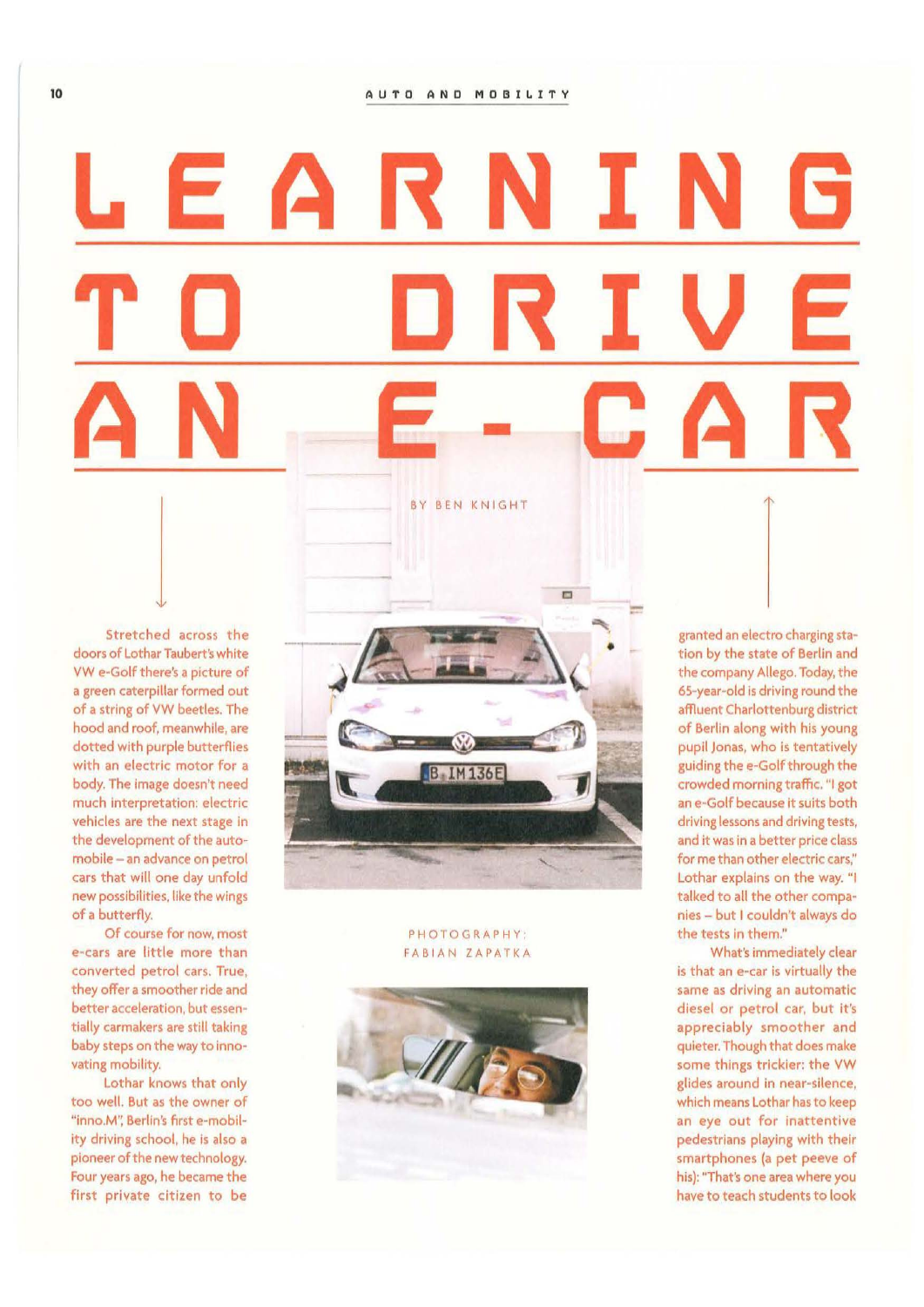a little bit more," he says. "But there are advantages too: you always have two hands on the wheel, because there's no changing gears."

Having been in the job for over thirty years, Lothar gives the lesson with practised ease, interspersing his instructions ("Right at the lights, please") and mild rebukes ("You're too close to the line again!") with philosophical questions about society ("I read a study that says Germansare one of the most travelfriendly people in the world. Doesn't that mean they're not happy where they are?").

**EE YOU HAVE TO TEACH THE STUDENTS TO LOOK A LITTLE BIT MORE. JJ** 

> There's a good reason for Lothar's intellectual curiosity: he began his career as a sociologist before opening his first driving school in the early 1980s. As such, he sees the school as part of an attempt to innovate society itself- he also teaches students how to be CO<sub>2</sub> aware. "lf you wait for politicians to get anything done we'd all be dead," he reasons.

An irrepressible optimist, Taubert thinks that modern driving habits will help push the popularity of e·mobility. "Street traffic isn't a technological system, lt's a social system," the inno.M flyer reads, and Taubert encourages his students to think about why exactly they want to learn to drive, what their mobility needs are, and what vehicle would best meet those needs.

These are important questions. Cities like Berlin are getting more and more con-



Lothar Taubert, owner<br>of Berlin's first emobillty drlving school. with his 19-year-old pupil, Jonas.

 $\lambda$ 

---------

/



gested, young people have less disposable income, and e·cars are more expensive than petrol cars- together, these three factors mean that young people are more likely to make use of car·sharing services than buy their own cars. lndeed, the 19-year-old Jonas confirms that even though he is keen to do his test, he wouldn't necessarily buy a car if he decided to stay in Berlin.

All this will, Taubert recognizes, be a significant cultural change for Germans of his generation. "My car is my castle that used to be the German way of life," he says with a laugh.

## **(I**

**STREET TRAFFIC ISN<sup>\*</sup>T A TECHNOLOGICAL SYSTEM, IT'S A SOCIAL SYSTEM.** II

Taubert opened inno.M four years ago, and now has some 150 students a year. He is one of only two teachers, and his pupils have a choice of learning in a zero-emission e-Golf, with its automatic gearbox, or a natural-gas-driven car, which produces up to 80 percent less emissions and up to 20 percent less greenhouse gases.

But there is also more to the school than that, he has partnered with local initiatives aimed at changing mobility hab· its: as of January, he has started to rent out electro-cargo bikes in cooperation with Berlin's Technical University.

This is because he thinks of inno.M as more than just a school for kids to learn about parallel parking and overtaking: "The name stands for innovative mobility. That's what we are: a mobility school."